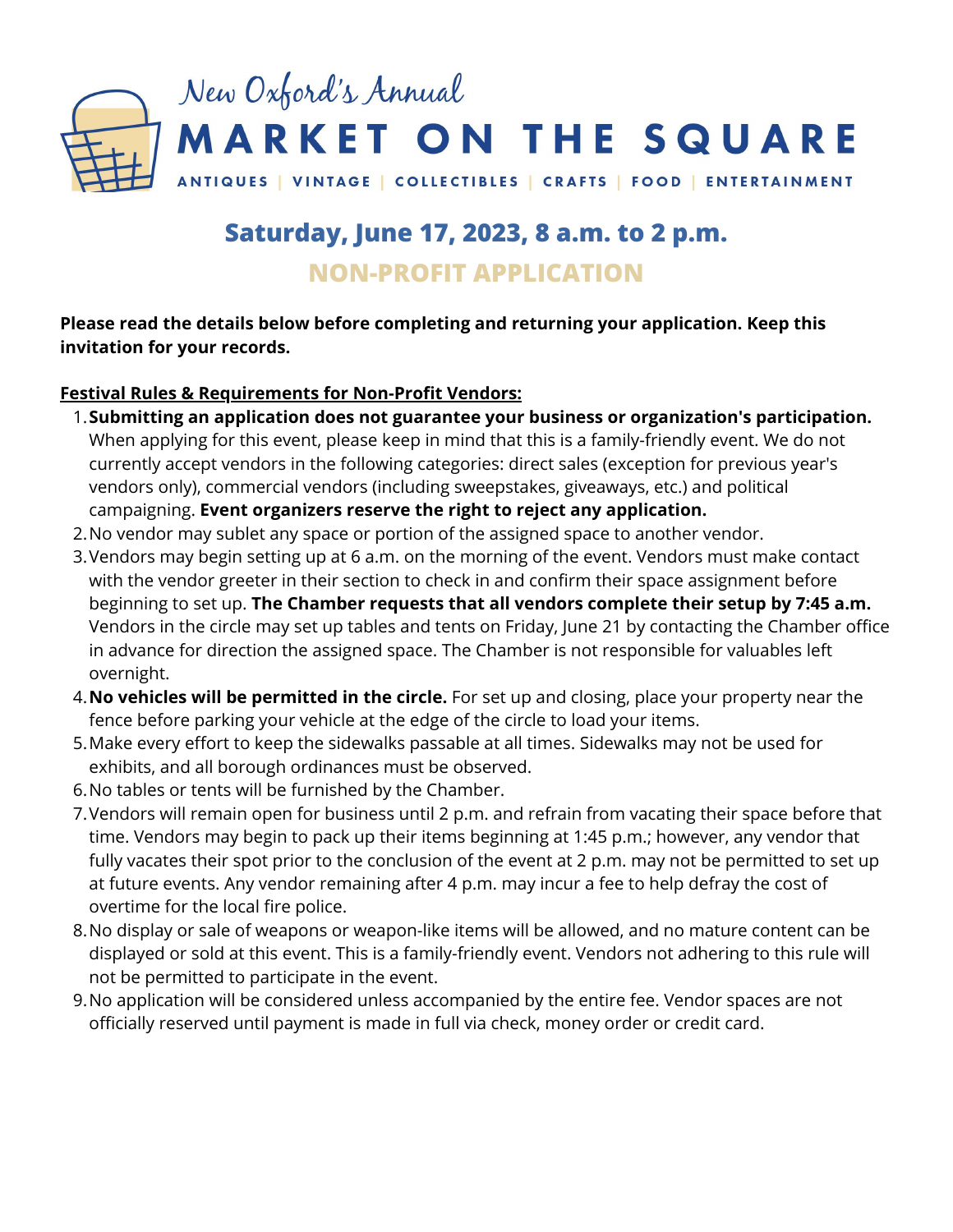#### **Vendor Fee Information:**

Non-profit organizations will be provided with a 10 x 10 ft. space on the grass in the circle. **Circle spaces are \$40 for non-profits.** Applications will not be accepted after Wednesday, June 14, 2023. Any application submitted within one week of the registration deadline must be paid via money order or credit card. No applications should be mailed within a one week window of the registration deadline. If it is within the one week window, please email your application. No day-of vendor applications will be accepted.

### **\*Apply and pay by July 18, 2022 and take a \$10 discount off your vendor fee!**

**\*Applications and payment postmarked June 1, 2023 or later: \$70 (includes late fee)**

New Oxford Chamber members receive a \$20 discount.

#### **Additional Important Information:**

Confirmation of location and space number will be sent via email or mail by Friday, June 2, 2023. We will do our best to place returning vendors in their previous year's space, but this is not guaranteed. Returning vendors should submit your application and payment no later than April 1, 2023 if you are interested in securing your previous year's space.

### **To officially cancel a contract, vendors must send a request in writing AT LEAST 10 days in advance to be considered. Refunds are not guaranteed.**

**NO CALL/NO SHOW POLICY:** If you need to make a last minute cancellation, please give us a call at (717) 624-2800 or email us at info@newoxford.org if at all possible so that we can make adjustments to spacing as needed. Vendors that no call, no show the day of the event, except in the case of an emergency, will not be invited back to participate at future Chamber events.

Vendors failing to observe the aforementioned rules, found conducting themselves in a fraudulent or objectionable manner, or becoming offensive to officials, other vendors or attendees will be asked to remove their merchandise IMMEDIATELY and leave the event with their fee forfeited.

In case of rain, the show will continue unless the weather is severe. **Vendors' fees will not be refunded based on weather conditions.** We suggest bringing clear plastic drop cloths in the event of rain.

The Chamber and the residents of New Oxford will not be responsible for any injury or loss that may arise or come to the lessee or their employees or their property from any cause whatsoever while said persons are in the New Oxford Borough. No insurance will be provided as this is the responsibility of the dealer/lessee.

The Chamber and the residents of New Oxford look forward to your participation in our 67th Annual Market on the Square. We hope you have a successful day and that your visit to our town is enjoyable.

Sincerely,

## **Market on the Square Committee**

*New Oxford Area Chamber of Commerce*